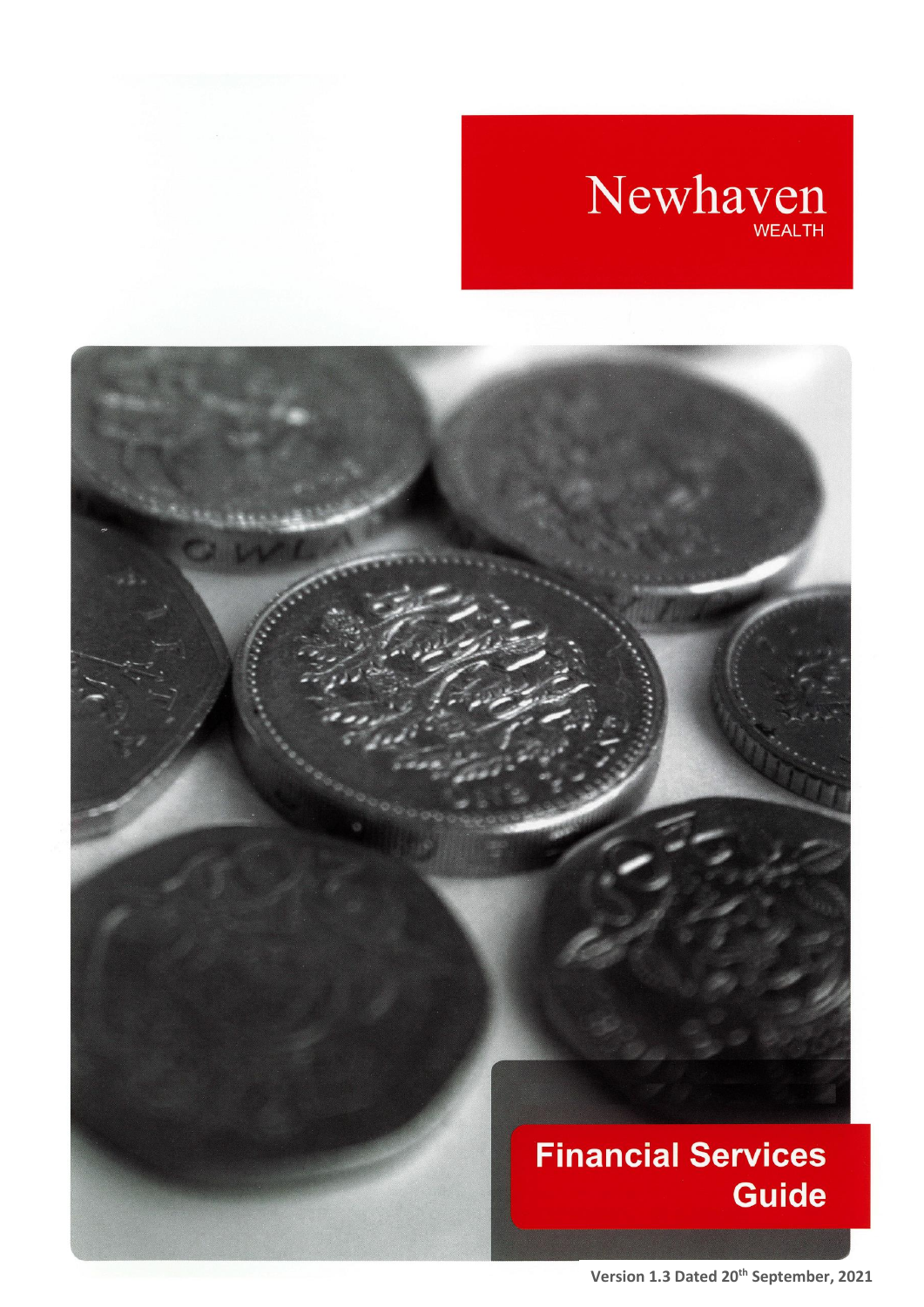# **Before seeking our advice, you probably have a number of questions you would like to ask about us.**

You have the right to ask about our charges, the type of advice we will give and what you can do if you have a complaint about our services. Key information is set below. If you need more information or clarification, please ask us. This Financial Services Guide is issued by your Adviser with the authority of Newhaven Wealth Pty Ltd.

You should also be aware that you are entitled to receive a Statement of Advice (SoA) whenever we provide you with any advice which takes into account your objectives, financial situations and/or needs. The SoA will contain the advice, the basis on which it is given and information about fees, commissions and associations which may have influenced the provision of the advice.

If further advice is furnished, or when no financial product is recommended, a Record of Advice (RoA) may be provided to you instead of an SoA.You have the right to request a copy of the RoA (if you have not previously received a copy) within 7 years of that further advice being given.

In the event we make a recommendation to acquire a particular financial product (other than securities) or offer to issue or arrange the issue of a financial product, we must also provide you with a Product Disclosure Statement containing information about the particular product, which will enable you to make an informed decision in relation to the acquisition of that product.

#### **Who is my adviser?**

Newhaven Wealth Pty Ltd ABN 79 154 224 914 holds an Australian Financial Services Licence, AFSL 422120.

Your Adviser is your Authorised Representative; they are authorised to provide financial product advice on behalf of Newhaven Wealth Pty Ltd.

## **Who does the adviser act for when providing financialservicesto me?**

Your Adviser will be acting for you on behalf of Newhaven Wealth Pty Ltd.

## **What advisory services are available to me?**

Retirement planning strategies, Wealth creation, Superannuation strategies, Self-managed Super, Insurance services, gearing strategies.

In addition, your Adviser is able to offer you an on-going review service for your investment portfolio or life insurance program. Should you commence an ongoing review service a fee arrangement will be outlined in a Fee Disclosure Statement (FDS). This will be provided annually and be renewed at your direction.

#### **Fees**

You may be charged a Statement of Advice preparation fee. This fee will depend on what structure is involved and the type of advice required. The actual fee will be discussed with you before you proceed with our advice and will be detailed in your Statement of Advice.

We may also charge you an Implementation fee when you proceed with our recommendations and we arrange investment products or structures. All fees will be outlined for you before you proceed. We may receive commissions for placement of insurance on your behalf. Details of all commissions will be contained in a statement of advice.

Your adviser may also receive non-monetary benefits (including less than \$300), benefits relating to training and professional development from financial product issuers.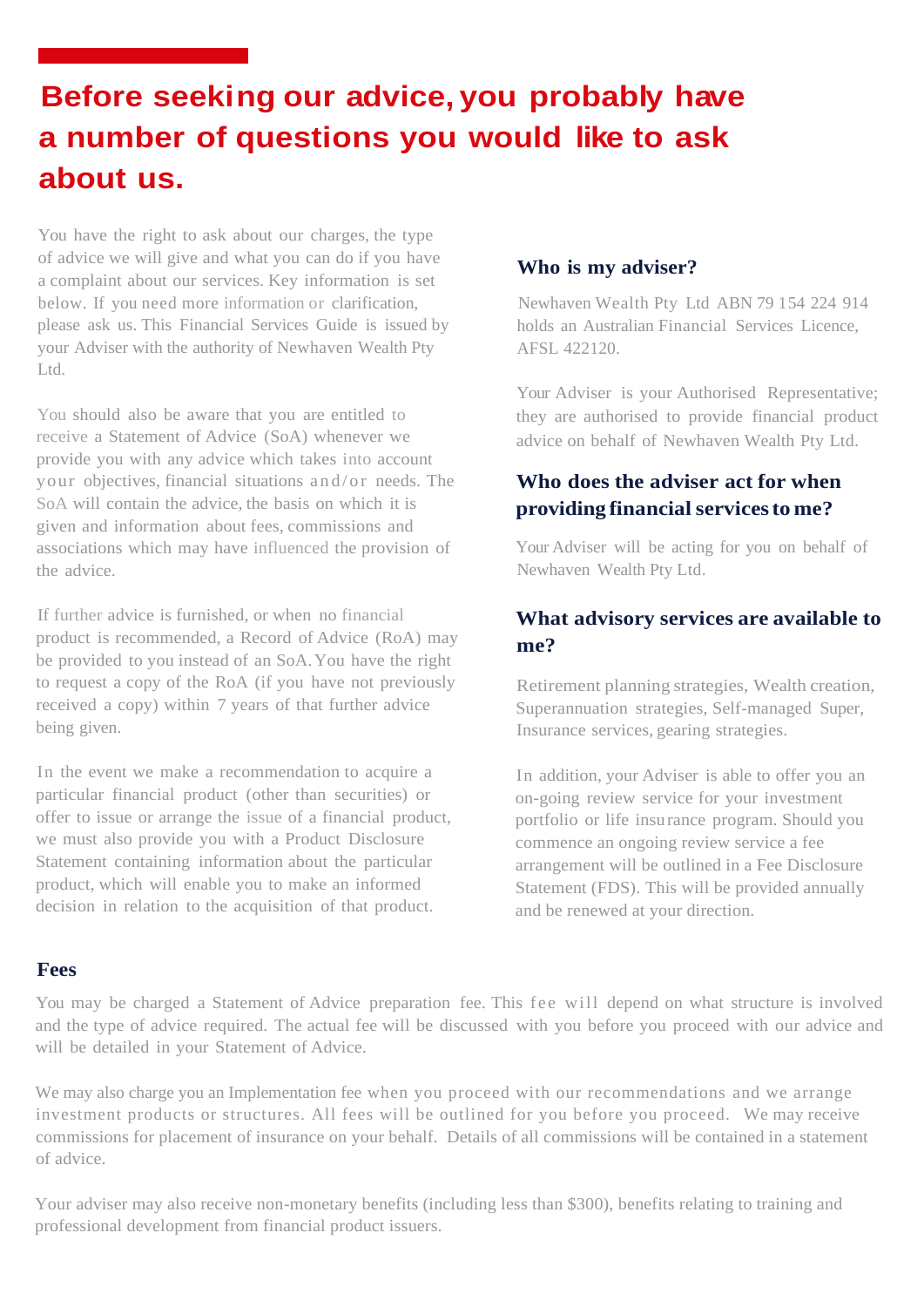# **How will I pay forthis service?**

Fees can be up to \$5,000 for a Statement of Advice and \$2,500 for implementation of recommendations. You will be invoiced directly for any fees for our services.

#### **Do any relationships exist with product providers which may influence the advice being given?**

Neither your Adviser nor the Licensee has any association or relationship with the issuers of retail financial products that might reasonably be expected to be capable of influencing them in the provision of financial services.

Newhaven Wealth does issue and operate its own Managed Investment Schemes. If these investments are recommended, full details of the association and ownership will be provided in the product booklet and your advice.

## **Products**

- Deposit and payment products, including basic deposit products, deposit products other than basic deposit products and non-cash payment products
- Debentures, stocks or bonds issued or proposed to be issued by a government
- Risk insurance products, including life, trauma, income protection and total and permanent disability insurance
- Retirement savings accounts
- **Securities**
- Superan nuation
- Managed Investments
- Margin Lending

We will only recommend a financial product to you after considering its suitability for your individual needs, objectives and financial situation. The products we recommend are selected from our approved list of products after considering and researching a range of products available in the market.

Your Adviser is obliged by law to act in your best interests and provide appropriate advice, when providing financial advice to you

#### **Who can I speak to if I have a complaint about the advisory service?**

We are committed to providing quality advice to our clients. This commitment extends to providing accessible complaint resolution mechanisms for our clients. If you have any complaint about the service provided to you, you should take the following steps:

Contact Newhaven Wealth Pty Ltd on 03 8692 5888 about your complaint. We will try and resolve your complaint quickly and fairly.

- If we cannot reach a satisfactory resolution, you can raise your concerns with the Australian Financial Complaints Authority (AFCA). AFCA provides fair and independent financial services complaint resolution that is free to consumers. AFCA can be contacted on 1800 931 678 (freecall), email: [info@afca.org.au,](mailto:info@afca.org.au) Online: [www.afca.org.au](http://www.afca.org.au/) or by post at GPO Box 3, Melbourne, Vic. 3001. We are a member of AFCA.
- The Australian Securities & Investments Commission (ASIC) also has a freecall lnfoline on 1 300 300 630 which you may use to make a complaint or obtain information about your rights.

#### **Professional Indemnity Insurance**

We hold Professional Indemnity Insurance cover for the activities conducted under our AFS Licence. The limit of the indemnity is \$2.5 million for any one claim and \$5 million in the aggregate for all claims arising out of our AFS licence activities. The insurance will cover claims made in relation to the conduct of authorised representatives, representatives and employees of the Licensee who no longer work for the Licensee (but who did at the time of the relevant conduct).We believe that our Professional Indemnity Insurance cover satisfies the requirements of s.912B of the Corporations Act.